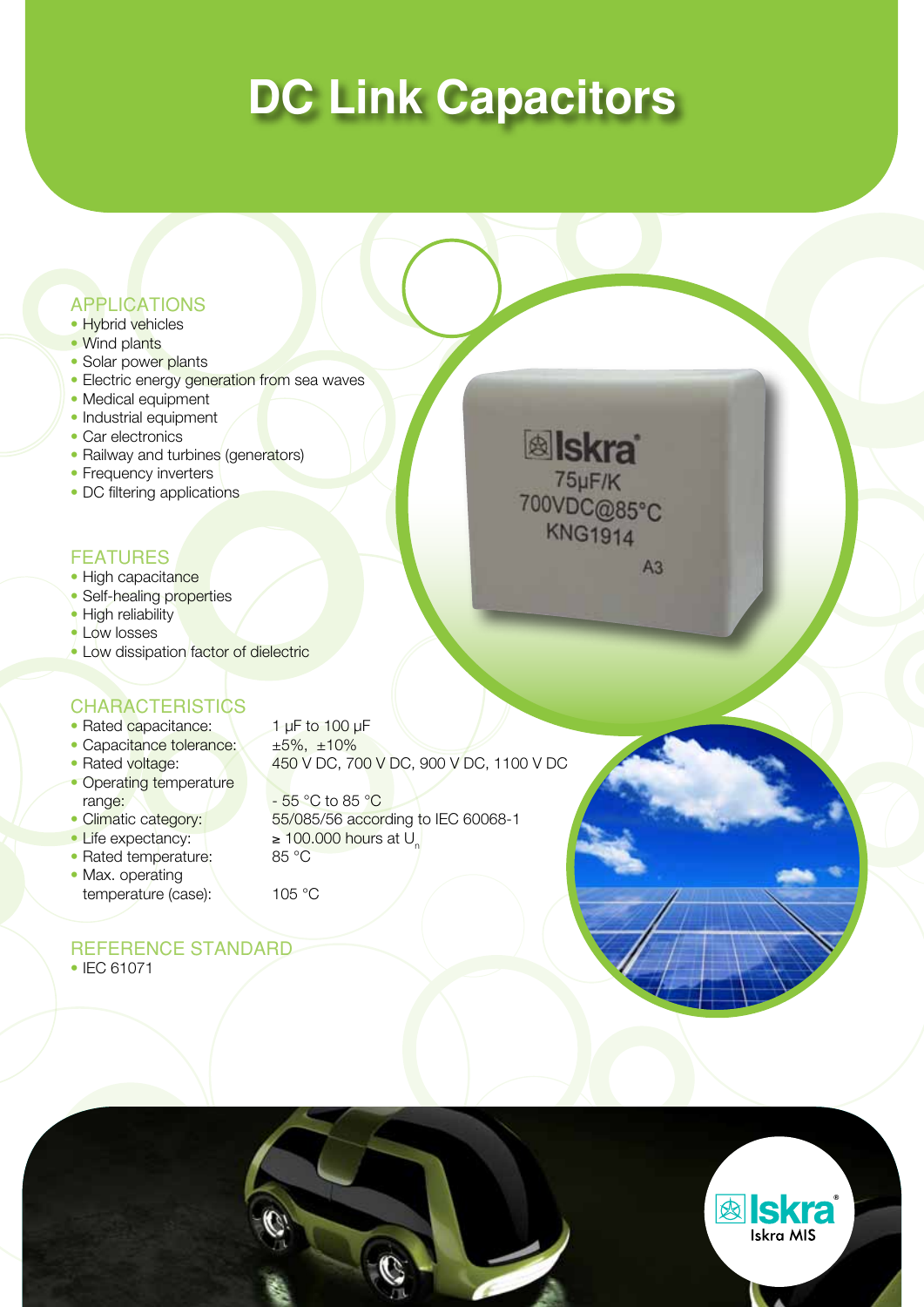# Dimensional data

|                | Un at $85^\circ = 450V$ DC |                 |                            |      |                |          |
|----------------|----------------------------|-----------------|----------------------------|------|----------------|----------|
| С              |                            | DIMENSIONS (mm) |                            | P    | P1             | d        |
| $(\mu F)$      | L                          | Н               | W                          | (mm) | (mm)           | (mm)     |
| 1              | 32                         | 19              | 10                         | 27.5 |                | 0.8      |
| 2              | 32                         | 19              | 10                         | 27.5 |                | 0.8      |
| 3              | 32                         | 19              | 10                         | 27.5 |                | 0.8      |
| 4              | 32                         | 21              | 12                         | 27.5 |                | 0.8      |
| 5              | 32                         | 22              | 13                         | 27.5 |                | 0.8      |
| 6              | 32                         | 24.5            | 15                         | 27.5 | ۳              | 0.8      |
| 7              | 32                         | 24.5            | 15                         | 27.5 |                | 0.8      |
| 8              | 32                         | 26.5            | 17                         | 27.5 |                | 0.8      |
| 9              | 32                         | 28              | 18                         | 27.5 |                | 0.8      |
| 10             | 32                         | 28              | 18                         | 27.5 |                | 0.8      |
| 12             | 32                         | 32              | 18                         | 27.5 |                | 0.8      |
| 14             | 32                         | 33              | 20                         | 27.5 |                | 0.8      |
| 15             | 32                         | 35              | 20                         | 27.5 |                | 0.8      |
| 20             | 32                         | 40              | 25                         | 27.5 | f              | 0.8      |
| 22             | 32                         | 40              | 25                         | 27.5 |                | 0.8      |
| 12             | 42                         | 27              | 16                         | 37.5 |                | 1 or 1.2 |
| 15             | 42                         | 31              | 18                         | 37.5 | 10.2           | 1 or 1.2 |
| 22             | 42                         | 38              | 21                         | 37.5 | 10.2           | 1 or 1.2 |
| 25             | 42                         | 38              | 21                         | 37.5 | 10.2           | 1 or 1.2 |
| 35             | 42                         | 43              | 28                         | 37.5 | 10.2           | 1 or 1.2 |
| 40             | 42                         | 45              | 30                         | 37.5 | 10.2 or 20.3   | 1 or 1.2 |
| 50             | 57.5                       | 45              | 30                         | 52.5 | 20.3           | 1.2      |
| 55             | 57.5                       | 45              | 30                         | 52.5 | 20.3           | 1.2      |
| 60             | 57.5                       | 45              | 30                         | 52.5 | 20.3           | 1.2      |
| 75             | 57.5                       | 50              | 35                         | 52.5 | 20.3           | 1.2      |
| 80             | 57.5                       | 50              | 35                         | 52.5 | 20.3           | 1.2      |
| 85             | 57.5                       | 50              | 35                         | 52.5 | 20.3           | 1.2      |
| 100            | 57.5                       | 55              | 40                         | 52.5 | 20.3           | 1.2      |
|                |                            |                 | Un at $85^\circ$ = 700V DC |      |                |          |
| C              |                            | DIMENSIONS (mm) |                            | P    | P1             | d        |
| $(\mu F)$      | L                          | Н               | W                          | (mm) | (mm)           | (mm)     |
| 1              | 32                         | 19              | 10                         | 27.5 |                | 0.8      |
| $\overline{c}$ | 32                         | 19              | 10                         | 27.5 |                | 0.8      |
| 3              | 32                         | 21              | 12                         | 27.5 | -              | 0.8      |
| 4              | 32                         | 22              | 13                         | 27.5 |                | 0.8      |
| 5              | 32                         | 24.5            | 15                         | 27.5 |                | 0.8      |
| 6              | 32                         | 26.5            | 17                         | 27.5 |                | 0.8      |
| 7              | 32                         | 28              | 18                         | 27.5 |                | 0.8      |
| 8              | 32                         | 28              | 18                         | 27.5 |                | 0.8      |
| 9              | 32                         | 32              | 18                         | 27.5 |                | 0.8      |
| 10             | 32                         | 33              | 20                         | 27.5 |                | 0.8      |
| 12             | 32                         | 35              | 20                         | 27.5 | ÷              | 0.8      |
| 15             | 32                         | 40              | 25                         | 27.5 | -              | 1 or 1.2 |
| 8              | 42                         | 27              | 16                         | 37.5 | $\overline{a}$ | 1 or 1.2 |
| 12             | 42                         | 31              | 18                         | 37.5 | 10.2           | 1 or 1.2 |
| 15             | 42                         | 38              | 21                         | 37.5 | 10.2           | 1 or 1.2 |
|                |                            |                 |                            |      |                |          |

|                | Un at $85^\circ$ = 700V DC                     |                 |                            |              |                        |            |  |
|----------------|------------------------------------------------|-----------------|----------------------------|--------------|------------------------|------------|--|
| 25             | 42                                             | 43              | 28                         |              | 10.2                   | 1 or 1.2   |  |
|                |                                                |                 |                            | 37.5         |                        |            |  |
| 30             | 42                                             | 45              | 30                         | 37.5         | 10.2 or 20.3           | 1 or 1.2   |  |
| 35(10%)        | 42                                             | 45              | 30                         | 37.5         | 10.2 or 20.3           | 1 or 1.2   |  |
| 40             | 57.5                                           | 45              | 30                         | 52.5         | 20.3                   | 1.2        |  |
| 45             | 57.5                                           | 45              | 30                         | 52.5         | 20.3                   | 1.2        |  |
| 50             | 57.5                                           | 45              | 30                         | 52.5         | 20.3                   | 1.2        |  |
| 55             | 57.5                                           | 50              | 35                         | 52.5         | 20.3                   | 1.2        |  |
| 60             | 57.5                                           | 50              | 35                         | 52.5         | 20.3                   | 1.2        |  |
| 65             | 57.5                                           | 50              | 35                         | 52.5         | 20.3                   | 1.2        |  |
| 75(10%)        | 57.5                                           | 50              | 35                         | 52.5         | 20.3                   | 1.2        |  |
| 75             | 57.5                                           | 55              | 40                         | 52.5         | 20.3                   | 1.2        |  |
|                |                                                |                 | Un at $85^\circ$ = 900V DC |              |                        |            |  |
| С              |                                                | DIMENSIONS (mm) |                            | P            | P <sub>1</sub>         | d          |  |
| $(\mu F)$      | Г                                              | н               | W                          | (mm)         | (mm)                   | (mm)       |  |
| 1              | 32                                             | 19              | 10                         | 27.5         |                        | 0.8        |  |
| 2              | 32                                             | 21              | 12                         | 27.5         |                        | 0.8        |  |
| 3<br>4         | 32                                             | 24.5            | 15                         | 27.5         |                        | 0.8        |  |
|                | 32                                             | 26.5            | 17                         | 27.5         |                        | 0.8        |  |
| 5              | 32                                             | 28              | 18                         | 27.5         |                        | 0.8        |  |
| 6              | 32                                             | 33              | 20                         | 27.5         |                        | 0.8        |  |
| 7              | 32                                             | 33              | 20                         | 27.5         |                        | 0.8        |  |
| 5              | 42                                             | 27              | 16                         | 37.5         |                        | 0.8        |  |
| 8              | 42                                             | 31              | 18                         | 37.5         | 10.2                   | 1 or 1.2   |  |
| 12             | 42                                             | 38              | 21                         | 37.5         | 10.2                   | 1 or 1.2   |  |
| 15             | 42                                             | 43              | 28                         | 37.5         | 10.2                   | 1 or 1.2   |  |
| 20             | 42                                             | 45              | 30                         | 37.5         | 10.2 or 20.3           | 1 or 1.2   |  |
| 25             | 57.5                                           | 45              | 30                         | 52.5         | 20.3                   | 1.2        |  |
| 30             | 57.5                                           | 45              | 30                         | 52.5         | 20.3                   | 1.2        |  |
| 35             | 57.5                                           | 50              | 35                         | 52.5         | 20.3                   | 1.2        |  |
| 40             | 57.5                                           | 50              | 35                         | 52.5         | 20.3                   | 1.2        |  |
| 50(10%)        | 57.5                                           | 50              | 35                         | 52.5         | 20.3                   | 1.2        |  |
| 50             | 57.5                                           | 55              | 40                         | 52.5         | 20.3                   | 1.2        |  |
|                | Un at $85^\circ$ = 1100V DC<br>DIMENSIONS (mm) |                 |                            |              |                        |            |  |
| C              | Г                                              | н               | W                          | P            | P <sub>1</sub><br>(mm) | d<br>(mm)  |  |
| $(\mu F)$<br>1 | 32                                             | 19              | 10                         | (mm)<br>27.5 |                        | 0.8        |  |
| 2              | 32                                             | 24.5            | 15                         |              | ÷                      | 0.8        |  |
| 3              | 32                                             | 28              | 18                         | 27.5<br>27.5 |                        | 0.8        |  |
| 4              | 32                                             |                 |                            |              |                        |            |  |
|                | 32                                             | 32              | 18                         | 27.5<br>27.5 |                        | 0.8<br>0.8 |  |
| 5              | 42                                             | 33<br>31        | 20<br>18                   | 37.5         |                        | 1 or 1.2   |  |
| 5<br>8         | 42                                             | 38              | 21                         | 37.5         | 10.2<br>10.2           | 1 or 1.2   |  |
| 12             | 42                                             | 43              | 28                         | 37.5         | 10.2                   | 1 or 1.2   |  |
| 14             | 42                                             | 45              | 30                         | 37.5         | 10.2 or 20.3           | 1 or 1.2   |  |
|                | 57.5                                           | 45              | 30                         |              |                        | 1.2        |  |
| 20             |                                                |                 |                            | 52.5         | 20.3                   | 1.2        |  |
| 25             | 57.5                                           | 50              | 35                         | 52.5         | 20.3                   | 1.2        |  |
| 27             | 57.5                                           | 50              | 35                         | 52.5         | 20.3                   |            |  |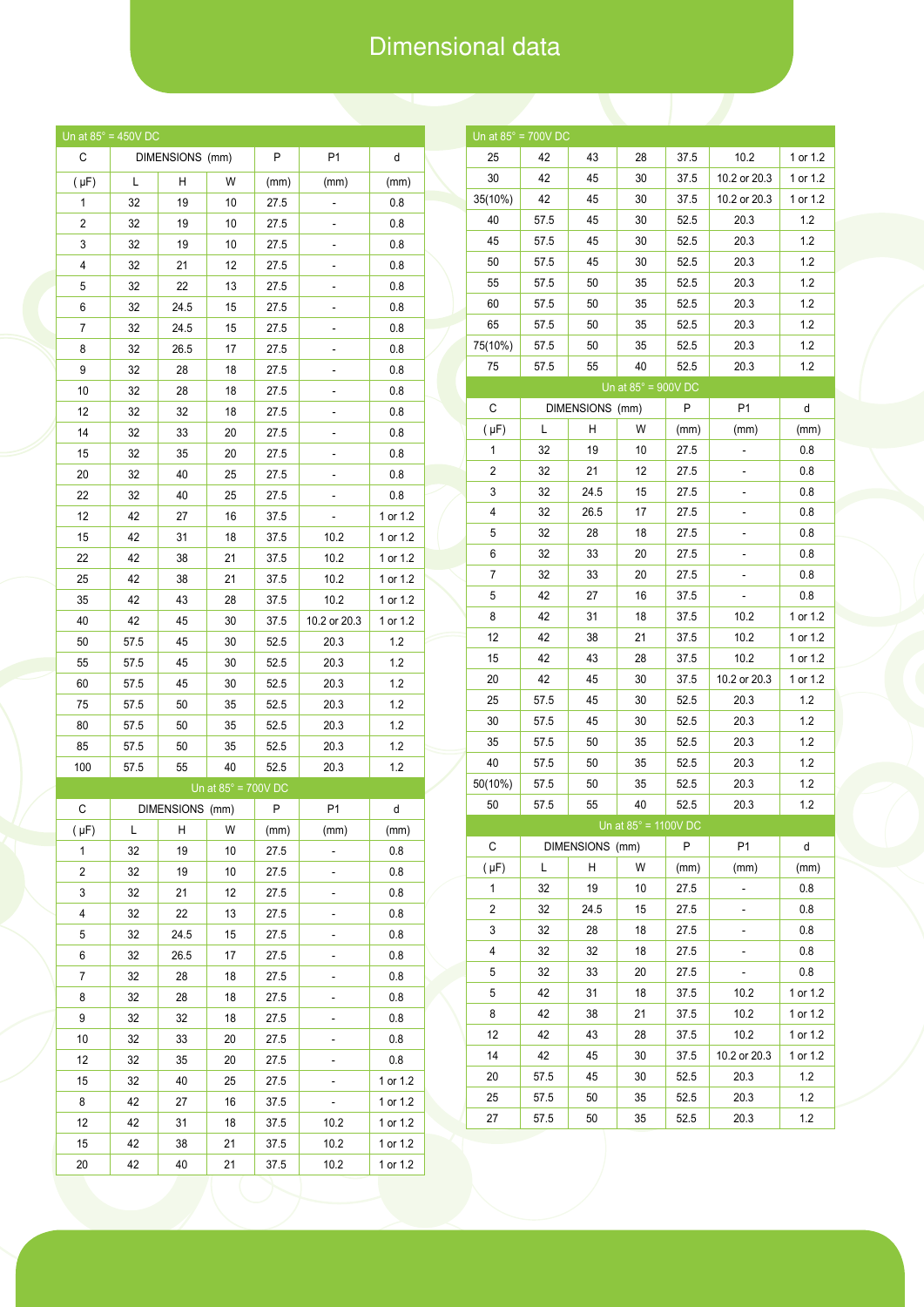# Applications and Dimensions